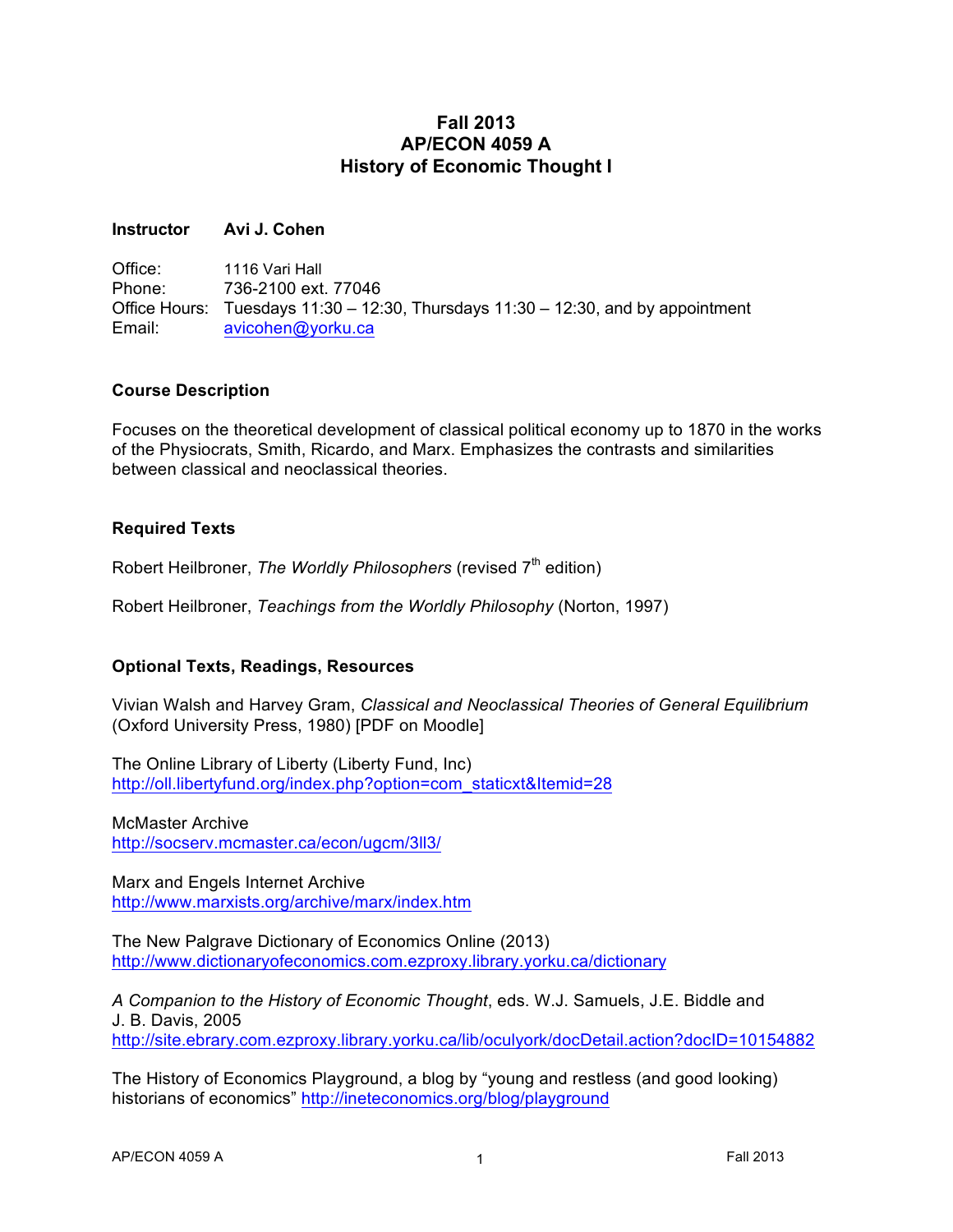#### **Course Requirements**

| Due        | % of course grade | ⊟Task                                    |  |
|------------|-------------------|------------------------------------------|--|
| Sept – Nov | 1 በ%              | Two 1 page abstracts with revisions      |  |
| Oct 24     | 15%               | $4 - 6$ page paper (1000 – 1500 words)   |  |
| Dec. 5     | איחצ              | $10 - 12$ page paper (2500 – 3000 words) |  |
| Dec. 20    | 35%               | Take-home final exam                     |  |
| Sept – Nov |                   | Engagement                               |  |

#### **Learning Objectives**

- By engaging with primary texts, learn the main ideas of each author, and the shared characteristics of the "school" in which the author is situated.
- Understand the diversity of economic thinking and how ideas that emerged at any point in the past were a product of a swirling array of forces including: the actual economy, social interests at work in the economy, prevailing views on what constitutes science, prevailing views on justice and fairness, dominant ideas in the natural and other social sciences, available tools/techniques and individual personality.
- Evaluate similarities and differences across the schools/paradigms/theoretical frameworks of classical political economy, neoclassical economics and Keynesian economics.
- Assess the extent to which there has been *continuity* or *discontinuity* in the development of economics, and use differences across schools to think critically about the underlying assumptions and focus of economics learned in other courses.
- Improve your writing skills, especially the ability to identify, construct, support and criticize arguments.

#### **Writing**

This is a "writing-intensive course designed to help you improve your ability to write and think critically. Details will be provided in class. Useful references include:

Avi J. Cohen and John Spencer, "Using Writing Across the Curriculum in Economics: Is Taking the Plunge Worth It?" *Journal of Economic Education* (Summer 1993), 219 – 230

D. McCloskey, "Economical Writing," *Economic Inquiry* 24(2) Apr 1985: 187 – 222

*The Economist* Style Guide http://www.economist.com/styleguide/introduction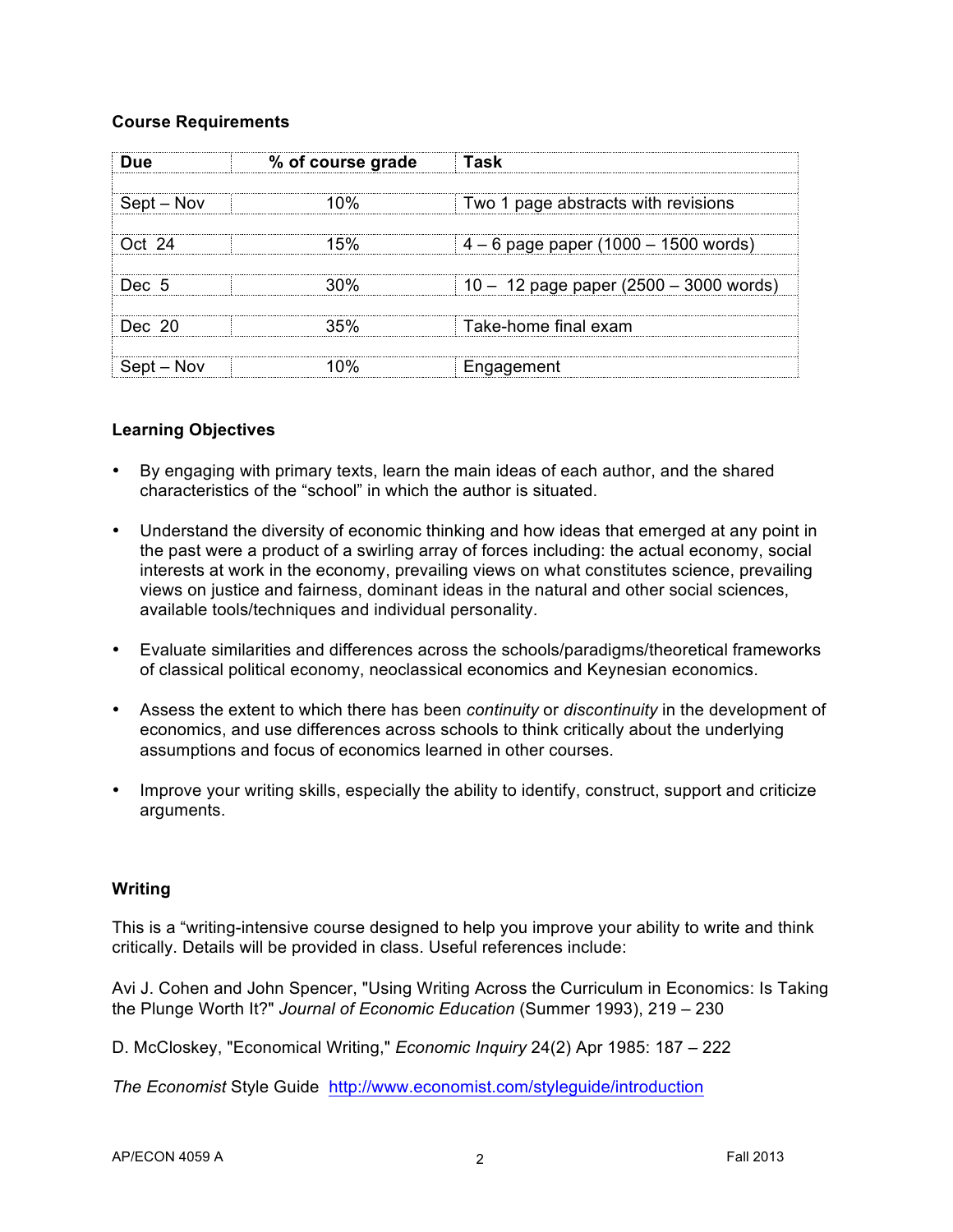## **Workload**

A typical 3 credit course requires 100 hours of your time. ECON 4059 is both a readingintensive and writing intensive course. The table below identifies how I expect those 100 hours will be allocated. While you do not receive direct marks for reading, reading will affect your engagement mark (your ability to participate in class discussions and activities) and your final exam mark. While some weeks have more readings than others, you should be able to read the required reading in an average of 2 hours per week. The optional reading are for your interest, and will be useful if you choose a paper topic related to that area of the course.

| <b>Activity</b>    |                              | <b>Hours</b>                |
|--------------------|------------------------------|-----------------------------|
|                    | Class Time 2.5 hours/week 30 |                             |
| Reading            | 2 hours/week                 | $\overline{\phantom{0}}$ 24 |
| Abstracts          | 3 hours each                 |                             |
| <b>Short Paper</b> |                              | : 12                        |
| Long Paper         |                              | -16                         |
| <b>Final Exam</b>  |                              | 12                          |
| TOTAL              |                              | <b>100 hours</b>            |

# **Engagement**

Ten percent of your final grade depends on your engagement in class discussions and group activities. That participation requires your engagement with the readings, and thinking critically about how the ideas relate to theories you have learned in your other economics courses.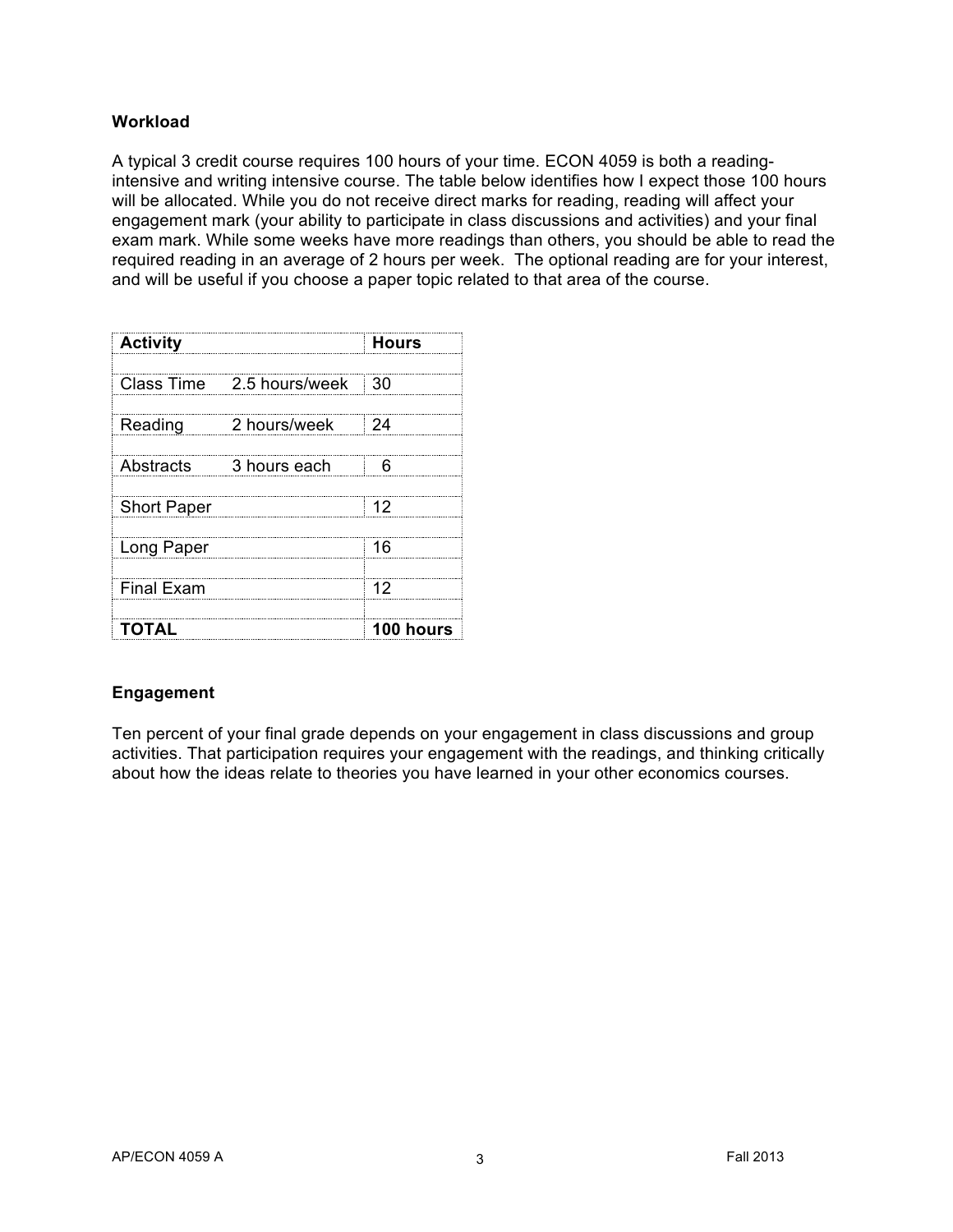# **COURSE OUTLINE AND READING LIST**

## **1 Economics, Methodology and the History of Economic Thought**

Robert Heilbroner, *Worldly Philosophers*, Ch I

Vivian Walsh and Harvey Gram, *Classical and Neoclassical Theories of General Equilibrium*, Ch 1

Paul Krugman, "How Did Economists Get It So Wrong?" *New York Times* 6 September 2009

Milton Friedman, "The Methodology of Positive Economics," in *Essays in Positive Economics*, 3 – 43

Alex Rosenberg and Tyler Curtain, "What Is Economics Good For?" *New York Times* 24 August 2013

Kenneth Boulding, "After Samuelson, Who Needs Adam Smith?" *History of Political Economy* (Fall 1971), 225 – 237

Optional: Avi J. Cohen and Ross B. Emmett, "Why And How To Teach The History Of Economic Thought: Economics As Historically Produced Knowledge," in G. Hoyt and K. McGoldrick, *International Handbook on Teaching and Learning Economics* (Edward Elgar, 2011), 543 – 555

Optional: Thomas Kuhn, *The Structure of Scientific Revolutions*, 2<sup>nd</sup> ed. (University of Chicago Press, 1970), Ch10 ("Revolutions")

Optional: Avi J. Cohen, "The Methodological Resolution of the Cambridge Controversies," *Journal of Post Keynesian Economics* (Summer 1984), 614 – 620 only

Optional: Larry Summers, "The Scientific Illusion in Empirical Macroeconomics," *The Scandinavian Journal of Economics* (June 1991),  $129 - 148$ 

## **2 The Emergence of Political Economy: Needs, Wealth and the Market**

Robert Heilbroner, *Worldly Philosophers*, Ch II

Marshall Sahlins, *Stone Age Economics* (Transaction Publishers, 1972), 1 – 39 (or http://www.primitivism.com/original-affluent.htm)

Karl Polanyi, *The Great Transformation*, Ch 4 ("Societies and Economic Systems")

Sir James Steuart, *An Inquiry into the Principles of Political Economy*, Book 1, Introduction, Chs  $6 - 7$ ; Book 2, Chs  $1 - 3$ , 21 http://www.marxists.org/reference/subject/economics/steuart/index.htm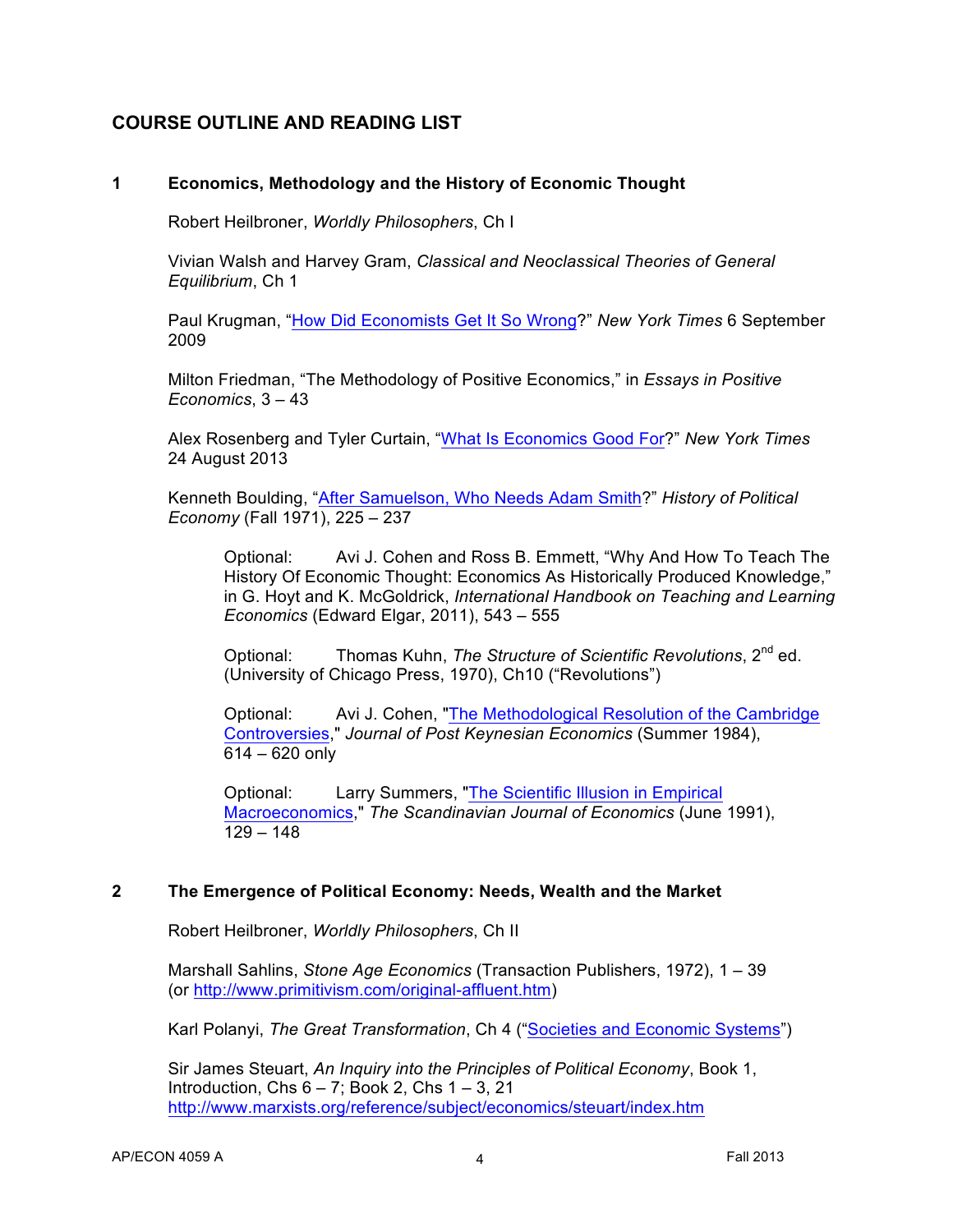## **3 Early Classical Political Economy: The Physiocratic System**

Vivian Walsh and Harvey Gram, *Classical and Neoclassical Theories of General Equilibrium*, Ch 2

Paul Sweezy, *The Theory of Capitalist Development* (Monthly Review Press, 1942), Appendix A, 365 – 367

Optional: "Francois Quesney," in Robert Heilbroner, *Teachings from the Worldly Philosophy* (Norton, 1997), 35 – 40

Optional: A.R.J. Turgot, "Reflections on the Formation and the Distribution of Wealth," in Robert Heilbroner, *Teachings from the Worldly Philosophy* (Norton, 1997),  $41 - 52$ ; unabridged text at http://oll.libertyfund.org/index.php?option=com\_staticxt&staticfile=show.php%3Fti tle=122&Itemid=27

Optional: R. Backhouse and Y. Giraud, "Circular Flow Diagrams," in M. Blaug and P. Lloyd (eds.), *Famous Figures and Diagrams in Economics* (Elgar, 2011), 221 – 229

## **4 Adam Smith**

#### **A General Overview**

Robert Heilbroner, *Worldly Philosophers*, Ch III

Vivian Walsh and Harvey Gram, *Classical and Neoclassical Theories of General Equilibrium*, Ch 3

Adam Smith, *The Theory of Moral Sentiments*, in *The Glasgow Edition of the Works and Correspondence*, Vol 1, Part 1, Section 1, Ch 1 "On Sympathy" http://oll.libertyfund.org/?option=com\_staticxt&staticfile=show.php%3Ftitle=192&chapter =200054&layout=html&Itemid=27

Nathan Rosenberg, "Adam Smith, Consumer Tastes, and Economic Growth," *Journal of Political Economy* (May/June 1968), 361 – 374

Optional: Jerry Evensky, "What's Wrong with Economics?" *Journal of the History of Economic Thought* (March 2012), 1 – 20

## **B The Division of Labour**

Adam Smith, *The Wealth of Nations*, Introduction and Plan of the Work; Book I, Chs  $1 - 3$ ; Book III

Nathan Rosenberg, "Adam Smith on the Division of Labor: Two Views or One?" *Economica* (May 1965), 127 – 139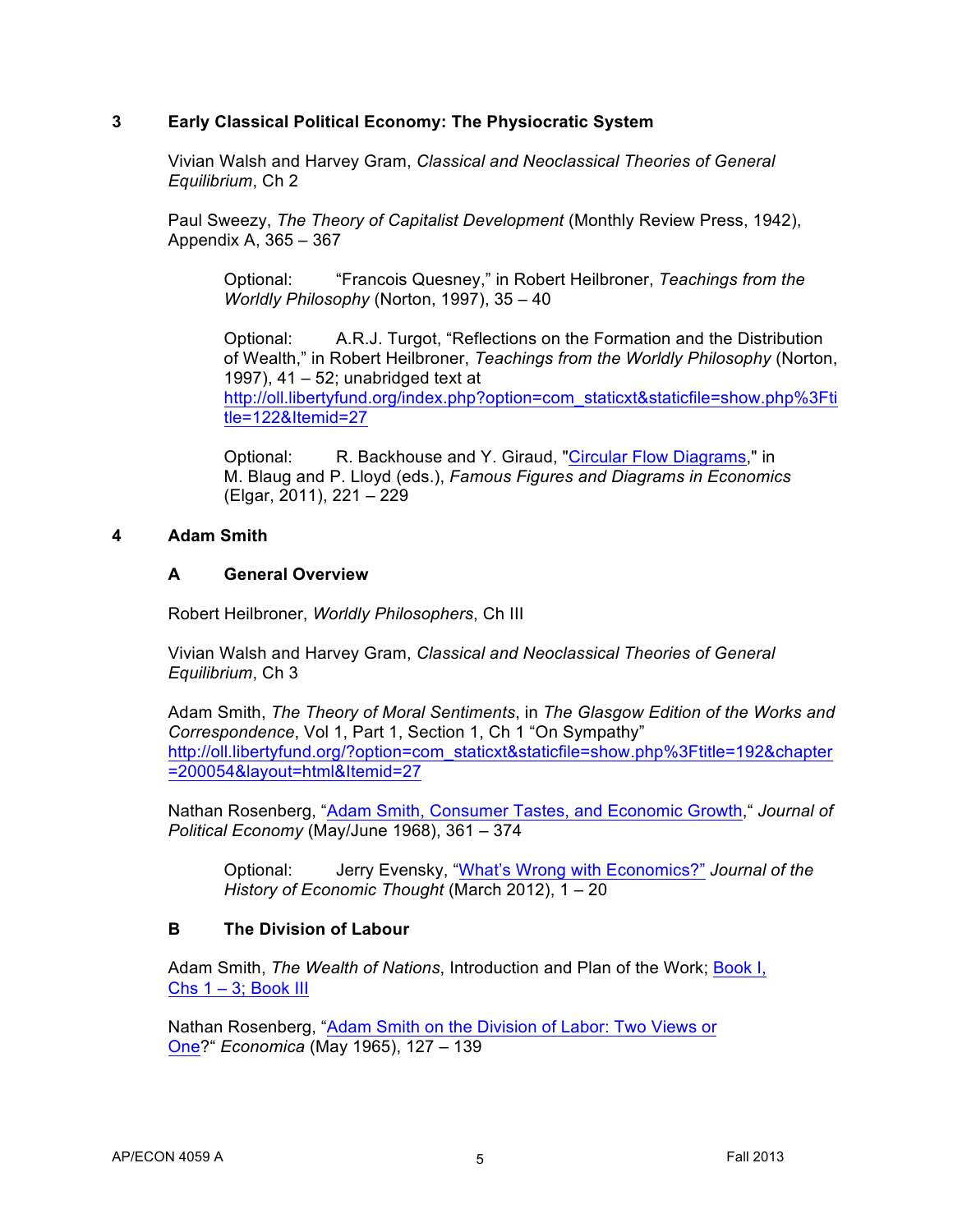## **C Smith and the Labour Theory of Value**

Adam Smith, *The Wealth of Nations*, Book I, Chs 4 – 7

Ronald Meek, *Studies in the Labor Theory of Value*, 2<sup>nd</sup> edition (Monthly Review Press, 1975), Ch 2

Optional: Maurice Dobb, *Theories of Value and Distribution Since Adam Smith* (Cambridge University Press, 1975), Ch 2

#### **D Distribution of Income**

Adam Smith, *The Wealth of Nations*, Book I, Chs 8 – 11

#### **E Capital Accumulation**

Adam Smith, *The Wealth of Nations*, Book II

#### **5 David Ricardo**

#### **A Development of Ricardo's Theory of Value**

Robert Heilbroner, *Worldly Philosophers*, Ch IV

Vivian Walsh and Harvey Gram, *Classical and Neoclassical Theories of General Equilibrium*, 82 – 102

Optional: *David Ricardo, "Essay on Profits," in Works and Correspondence of David Ricardo*, ed. P. Sraffa, Vol. IV, 10 – 41 http://oll.libertyfund.org/?option=com\_staticxt&staticfile=show.php%3Ftitle=205&c hapter=38579&layout=html&Itemid=27

Optional: Ronald Meek, *Studies in the Labor Theory of Value*, 2nd edition (Monthly Review Press, 1975), 82 – 97

## **B The Labour Principle and Natural Prices**

*David Ricardo, Principles of Political Economy,* in *Works and Correspondence of David Ricardo*, ed. P. Sraffa, Vol. I, Preface and Chs 1, 4, 20, 30 http://oll.libertyfund.org/?option=com\_staticxt&staticfile=show.php%3Ftitle=113&chapter =38257&layout=html&Itemid=27

Ronald Meek, *Studies in the Labor Theory of Value*, 2<sup>nd</sup> edition (Monthly Review Press, 1975), 97 – 120

Optional: Maurice Dobb, *Theories of Value and Distribution Since Adam Smith* (Cambridge University Press, 1975), Ch 3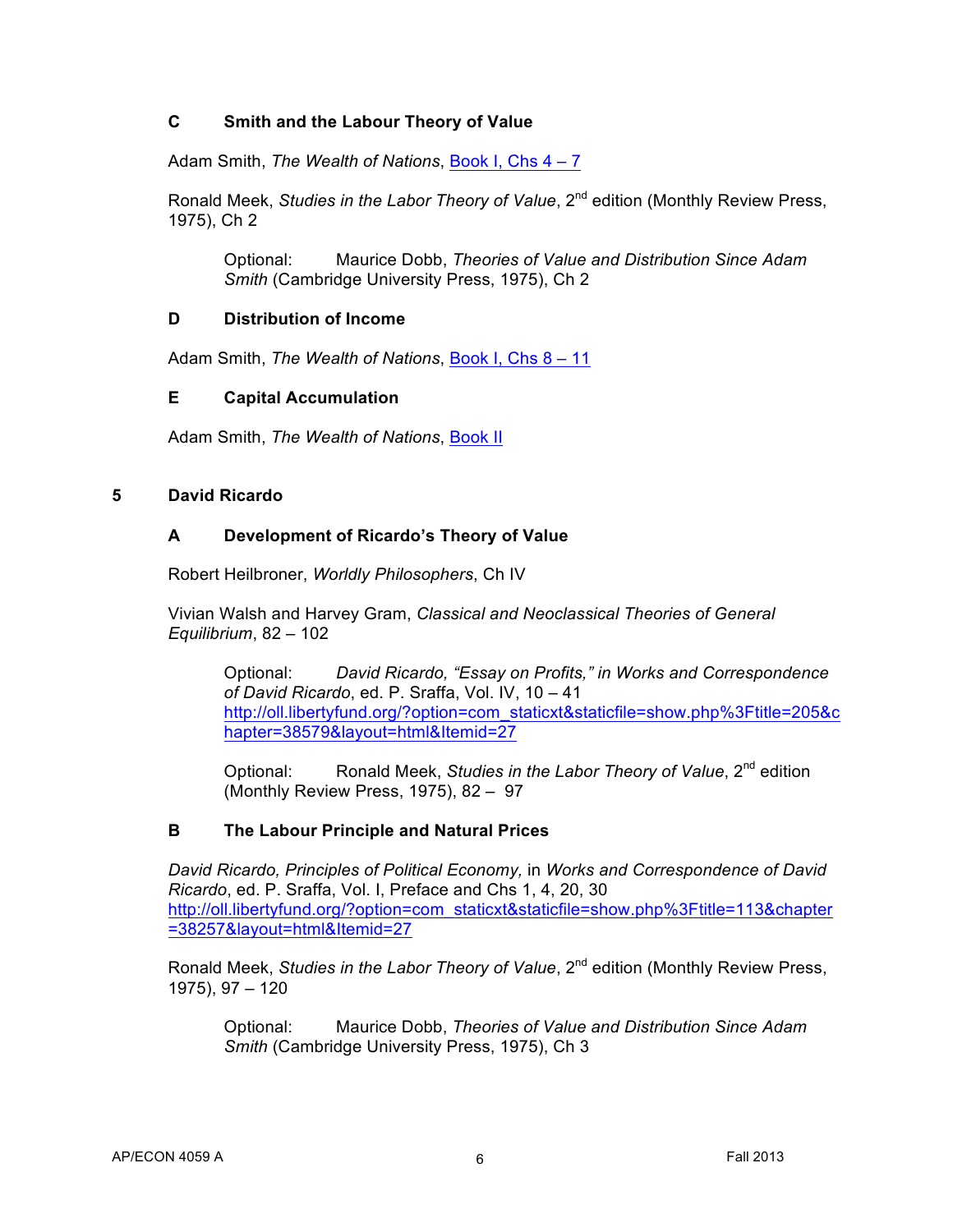## **C Distribution of Income**

*David Ricardo, Principles of Political Economy,* in *Works and Correspondence of David Ricardo*, ed. P. Sraffa, Vol. I, Chs 2, 3, 5, 6, 24 http://oll.libertyfund.org/?option=com\_staticxt&staticfile=show.php%3Ftitle=113&chapter =38257&layout=html&Itemid=27

## **D Accumulation of Capital**

*David Ricardo, Principles of Political Economy,* in *Works and Correspondence of David Ricardo*, ed. P. Sraffa, Vol. I, Chs 21, 31 http://oll.libertyfund.org/?option=com\_staticxt&staticfile=show.php%3Ftitle=113&chapter =38257&layout=html&Itemid=27

## **6 Karl Marx**

# **A Marx's Approach and the Qualitative Theory of Value**

Robert Heilbroner, *Worldly Philosophers*, Ch VI

Karl Marx, Preface of *A Contribution to the Critique of Political Economy* http://www.marxists.org/archive/marx/works/1859/critique-pol-economy/preface-abs.htm

Paul Sweezy, *The Theory of Capitalist Development* (Monthly Review Press, 1942), Introduction, Chs  $1 - 3$ 

Optional: A. Cohen and J. Cohen, "Classical and Neoclassical Theories of General Equilibrium," *Australian Economic Papers*, June 1983, 194-200 only

Optional: Ronald Meek, *Studies in the Labor Theory of Value*, 2<sup>nd</sup> edition (Monthly Review Press, 1975), Chs 4, 5 (pp. 157 – 176)

# **B Circulation, The Quantitative Value Problem, Surplus Value**

Paul Sweezy, *The Theory of Capitalist Development* (Monthly Review Press, 1942), Ch 4

Optional: Karl Marx, *Wage Labour and Capital* (1891), edited by Friedrich Engels, http://www.marxists.org/archive/marx/works/1847/wage-labour/index.htm

## **C Reproduction and Accumulation**

Paul Sweezy, *The Theory of Capitalist Development* (Monthly Review Press, 1942), Chs 5, 6

Vivian Walsh and Harvey Gram, *Classical and Neoclassical Theories of General Equilibrium*, 102 – 115